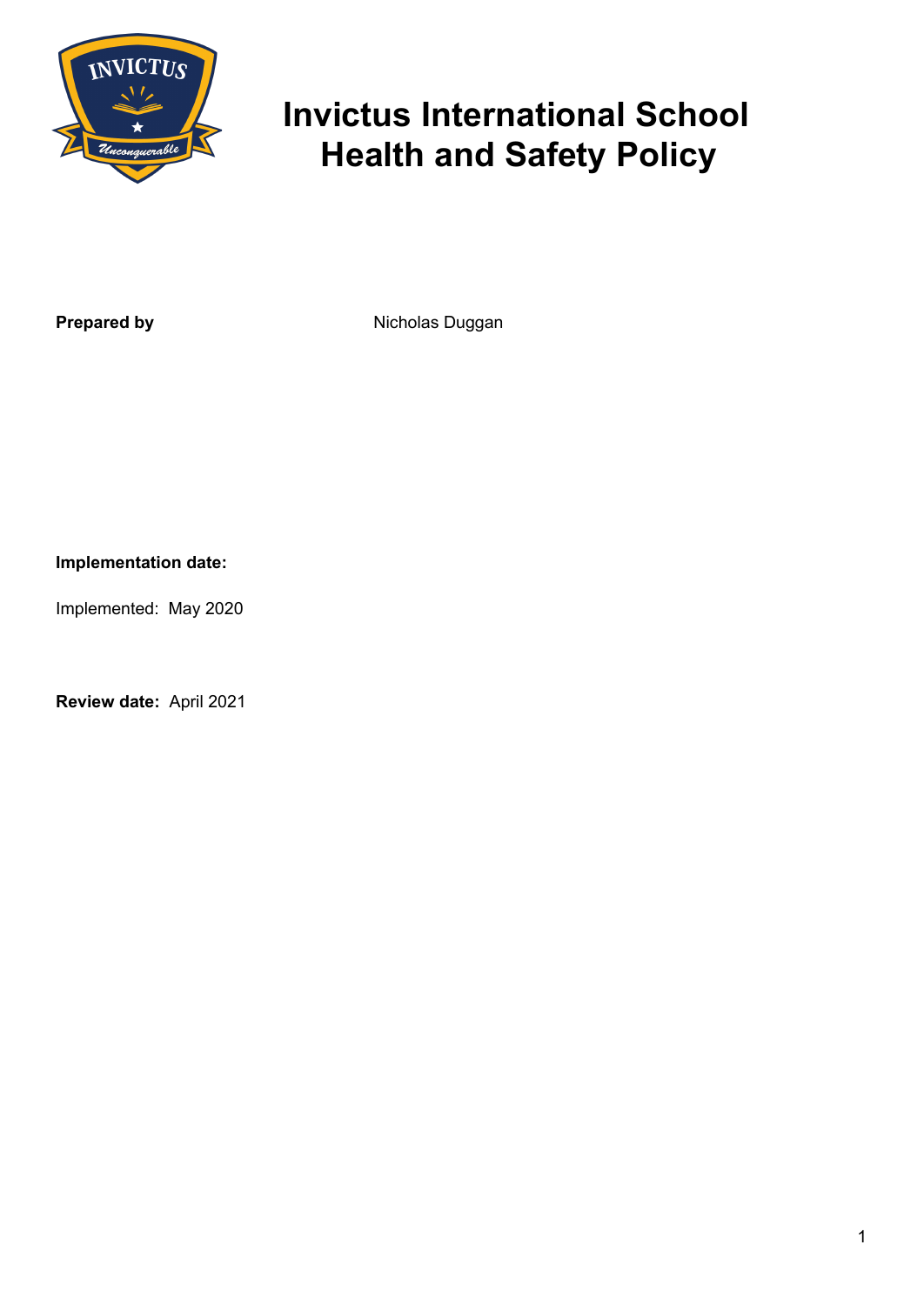## **HEALTH & SAFETY**

Invictus International School recognise our responsibilities and will take all reasonably practicable steps to provide and maintain safe and healthy working conditions (on the school premises and during school-sponsored activities), equipment and systems of work for all our students, school personnel and visitors to the school.

We believe we can help prevent accidents and provide a safe and healthy working and learning environment only if everyone works together to adopt and use safe systems of work and identified good practices of health and safety. Everyone has a duty to take care of their own safety and that of others while on the school premises or during school-sponsored activities. .

### **AIMS**

- To establish a safe and healthy working and learning environment for all students, school personnel and visitors.
- To encourage everyone to take responsibility for their own health and safety and that of others.
- To provide and maintain equipment.
- To establish safe operating systems within the school.
- To provide training and up dated information.

#### **Procedure Delegation:**

The Invictus International School Board has delegated the day to day management of Health and Safety to the Principal of each school.

#### **Responsibilities:**

The maintenance of a healthy and safe school is the shared responsibility of the whole school community.

- Invictus International School Board
- The Principal
- Teaching Staff
- Support Staff
- Students
- **Parents**
- **Visitors**

#### **Risk Assessments / Safe Operating Systems**

Invictus International School believe that Risk Assessment applies to everyone and is the key factor in relation to Health and Safety. Risk Assessment is something we all do every day and most activities have some form of risk attached to them. The object is to assess the level of risk, determine whether it is acceptable and introduce measures to minimize or eliminate the risk by:

- Preparing and implementing safe working practices
- Monitoring, inspecting and reporting regularly

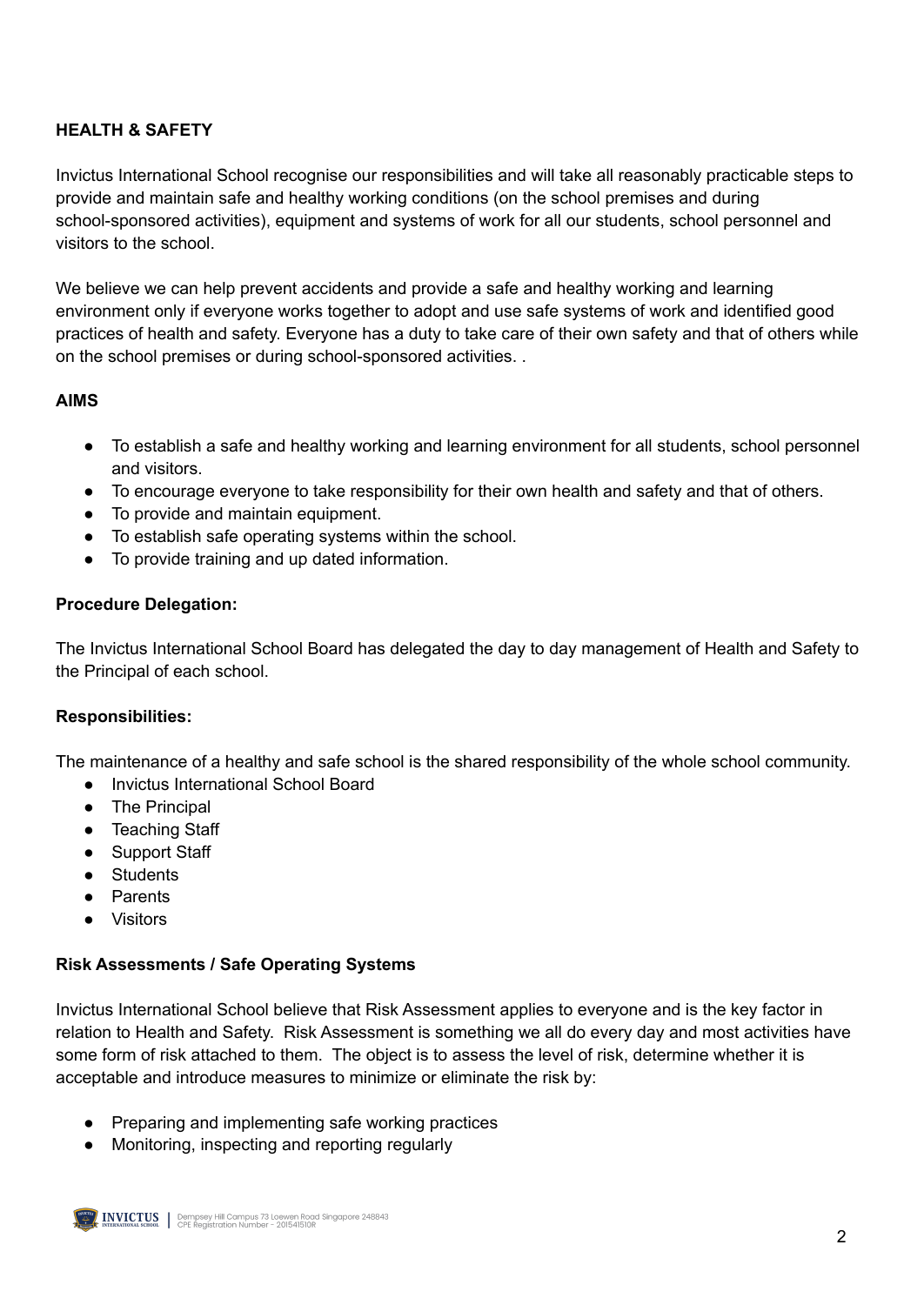- Identifying potential hazards and knowing what to do to minimise risk and respond if something goes wrong.
- We are aware that we may need specialist advice to assess some risks, but many require a common-sense approach and continued diligence.
- We are of the opinion that if something is not acceptable at home then it should not be acceptable in school.
- All of us have a legal responsibility for the safety of our colleagues.

#### **Inspections**

- A designated person on each campus who reports to the Principal undertakes a weekly inspection.
- Monthly checks are undertaken by Principal or designate
- Compliance with the Local Authority Health and Safety section inspections.

### **Reporting**

The Principal receives a weekly report from the designated person. Items that require action are documented and requests made in writing by the Principal

### **Training**

All staff meet periodically to discuss safety policies, procedures and safe working practices. Appropriate personnel undertake training when required.

## **ORGANISATION FOR HEALTH & SAFETY**

### **Health and Safety Policies and Provisions**

### **Premises**

The premises covered by this policy are all the School building and all other premises owned/operated by the Invictus International School.

### **Organisation in the School**

### **The Principal**

The Principal is responsible to the Senior Vice President (SVP) and Board where appropriate for the Health & Safety of the employees, students, visitors and members of the public, in relation to the running of the School, the School premises and the activities carried on there. He will be assisted in this by Invictus International School professional advisers, all or any of whom may from time to time visit the School.

Taking this assistance into account the Principal will monitor the effectiveness of this policy and its implementations at all levels. Where he thinks significant modifications are necessary he will bring these to the attention of the SVP. To achieve this he must have the co-operation of his staff at all levels.

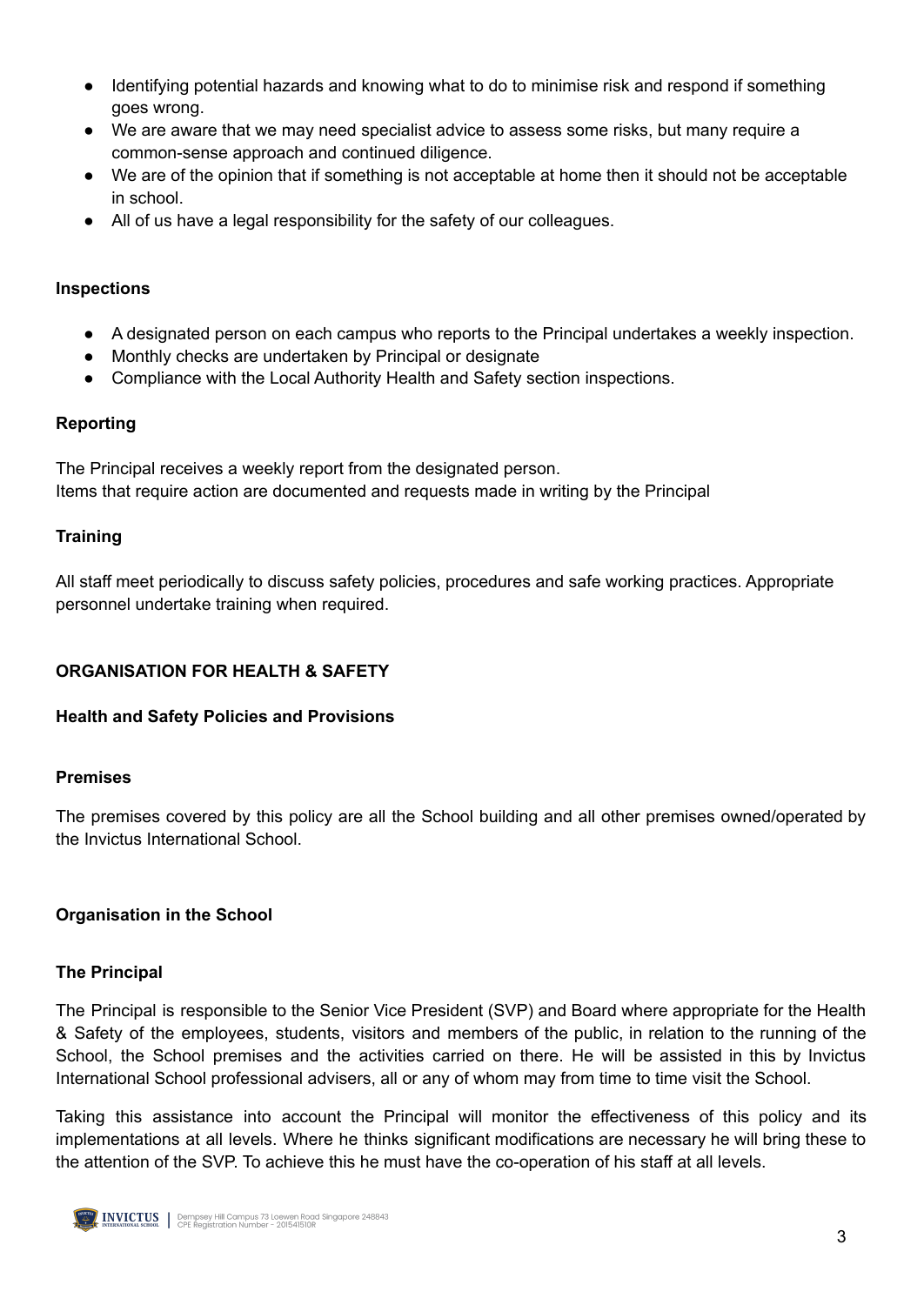The Principal is responsible to the SVP for matters relating to the maintenance of grounds and buildings owned/rented\* by the School, provision of means of escape and prevention of the spread of fire in existing buildings, access generally and all equipment, plant and machinery operated by the School.

\*in cases of rented accommodation or accommodations within larger complexes (i.e. Centrium Campus), liaison with those bodies will be required.

#### **Laboratory Technicians**

The Laboratory technicians are responsible to the Head of their science department for the security of all materials used in the science departments and for ensuring that all stores are kept securely locked except when the materials are actually being used.

#### **All employees of the School have a duty:**

- To notify the Principal if they consider the condition of buildings, grounds, furniture, or equipment to be unsafe.
- To notify the Principal of any accident in which they are involved and which occurs on School premises.
- To ensure that anyone injured on School premises receives first aid or, if relevant, is immediately taken to hospital.
- To make themselves familiar on a continuing basis with means of escape, fire alarm and evacuation procedures and other associated matters. Certain employees will have specific duties during fire practices and actual fire/bomb evacuations.
- Treat all other employees, management and students with dignity and respect

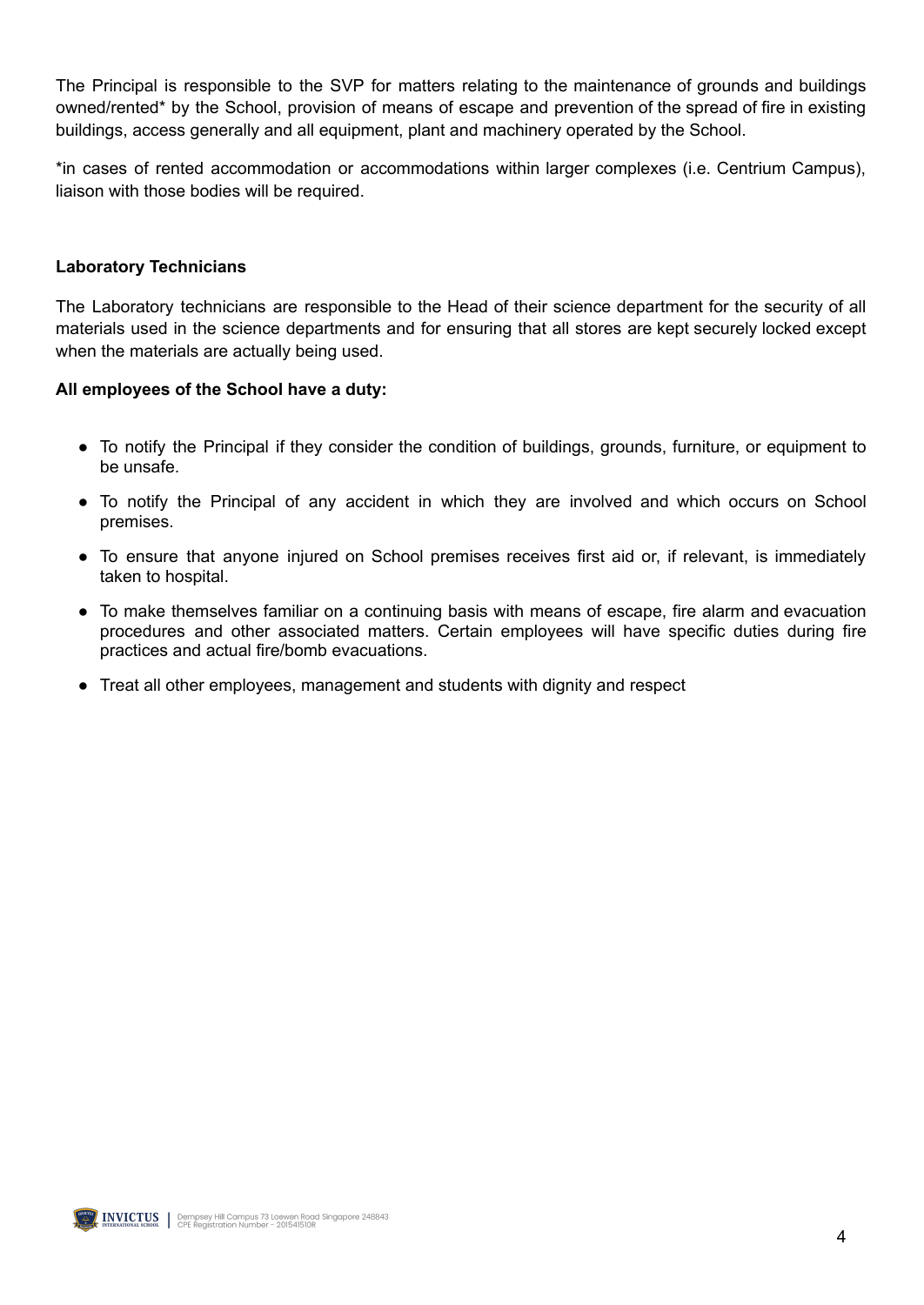## **SPECIFIC PROVISIONS**

The following specific aspects of this policy are drawn to the attention of all employees:

#### **1. FIRE AND EMERGENCY PROCEDURES**

Fire is probably the most serious hazard in the School and all members of staff must be aware of the dangers and fully aware of escape routes and evacuation procedures.

Within most buildings there are automatic sensing and warning devices, they are linked to an addressable system which automatically report faults. Fire alarms must be tested once a week during term time and once during holiday time. Any false alarms or fire incidents are recorded in a log maintained at the Reception.

The School will hold only fire extinguishers which comply with local regulations.

Such extinguishers all have red bodies with a zone of appropriate colour to indicate contents,

(Singapore Standards)

| <b>Extinguishing agent</b> | Colour       | RAL colour ref:* |
|----------------------------|--------------|------------------|
| Water                      | Red          | <b>RAL 3000</b>  |
| Foam                       | Pale cream   | <b>RAL 1014</b>  |
| Powder                     | Blue         | <b>RAL 5002</b>  |
| Carbon dioxide             | <b>Black</b> | <b>RAL 9005</b>  |
| Clean agent                | Green        | <b>RAL 6016</b>  |
| Wet chemical               | Yellow       | <b>RAL 1023</b>  |

The colour of such zone shall be based on the following colours:

\* The RAL colour reference shall be as specified in Farbregister RAL-841-GL

file:///C:/Users/Nick\_2/AppData/Local/Packages/Microsoft.MicrosoftEdge\_8wekyb3d8bbwe/TempState/Dow nloads/SS%20EN%203-7-2012\_Preview%20(1).pdf

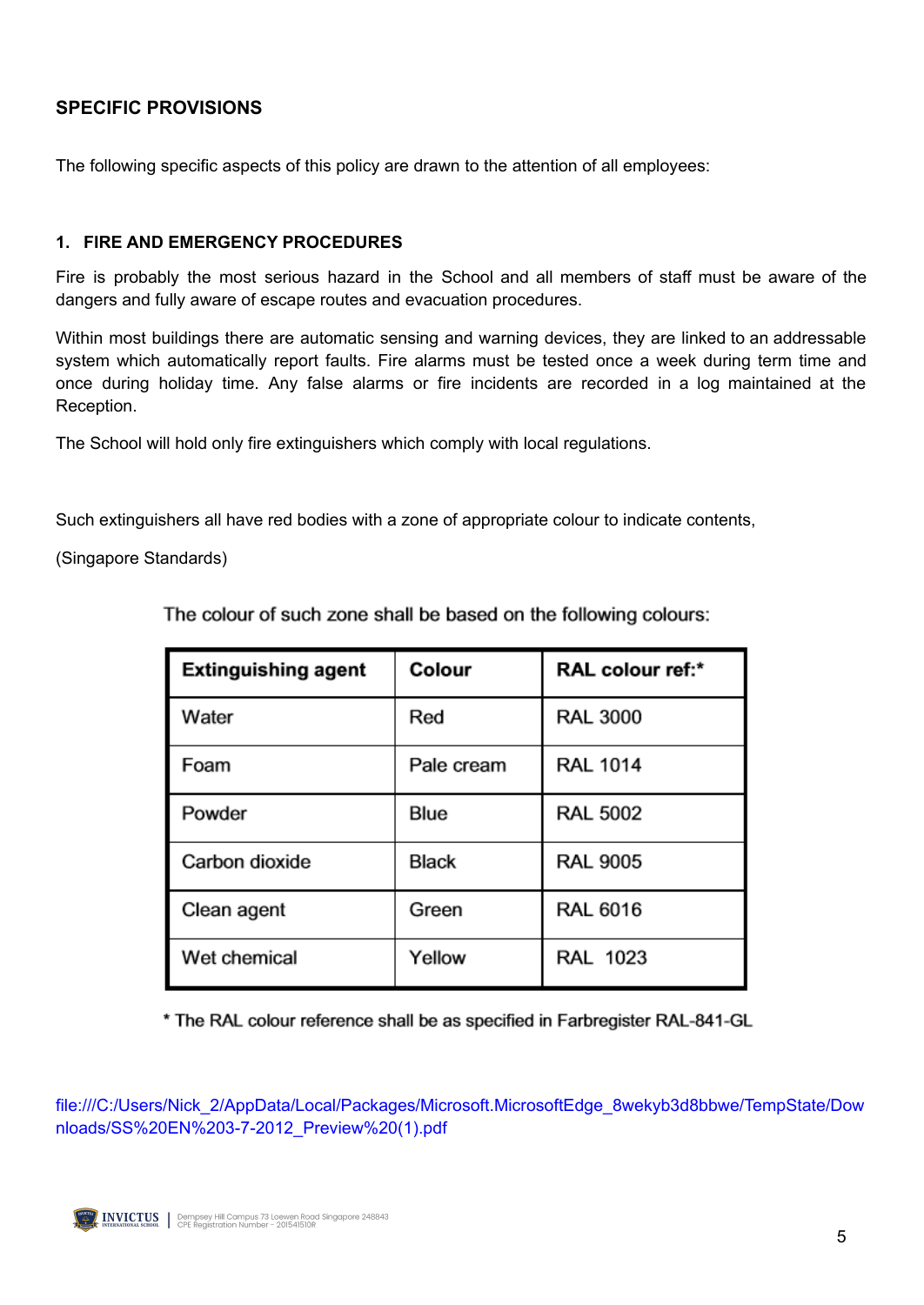Day time fire drills will be held twice a year and staff must join in with the students in evacuating the building in a safe and controlled manner.

## **2. FIRST AID & MEDICAL PROVISIONS**

Each Invictus International School site will have information on Medical provision with the School Reception.

The first aid boxes are located at the School Reception and at the Medical Centre if one is on site.

### **3. INCIDENT RECORDING AND REPORTING**

The Accident Report Book is held at the school reception. All accidents, injuries and near misses must be reported in the Accident Report Book by the member of staff present and/or on duty.

Next steps must be reported and recorded in the Accident Book.(i.e. Parent collected, Sent to medical Centre etc,)

### **4. VIOLENCE TO STAFF**

The management of Invictus International School will not tolerate violent, abusive or threatening behaviour, whether physical, verbal or otherwise towards any employee from whatever source. Violence, or the risk of violence to any employee is considered a very serious matter, and management will give all support necessary to any member of staff who reports any such incident, actual or perceived whatever the circumstances.

All reports of violent or abusive conduct will be fully investigated and the necessary disciplinary action taken.

Any injury sustained as a result of a violent attack will be reported in accordance with the incident reporting procedures.

#### **5. RISK ASSESSMENT & SAFETY AUDITS**

The Principal is responsible for ensuring that risk assessments are undertaken in all departments throughout the School. This may be through risk assessment requests for staff taking students on field trips, to assessment of Science Laboratory conditions.

The latest risk assessment forms will act as reference points for the checks.

When doing risk assessments, the responsible persons need to follow these five steps:

#### 1. Look for the Hazards

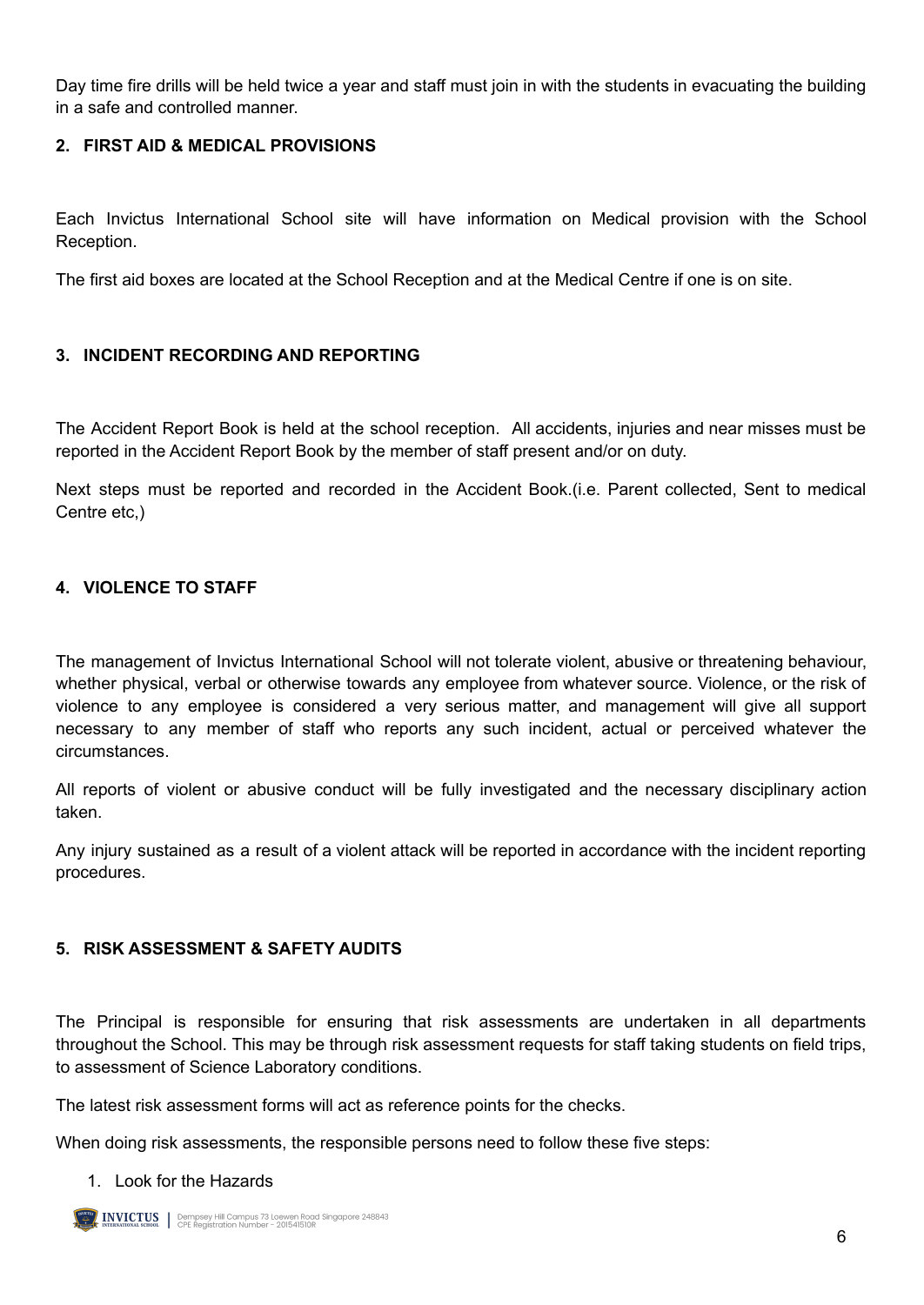- 2. Decide who might be harmed and how
- 3. Evaluate the risks and decide whether the existing precautions are adequate or whether more should be done
- 4. Record your findings
- 5. Review your assessment and revise it if necessary

Once the risk assessment has been completed a copy must be sent to the safety officer.

#### 6. **ELECTRICAL SAFETY**

All electrical work,must be done by trained and competent people. Every electrical system must be inspected and tested at regular intervals by qualified testers. All electrical equipment must be regularly examined to make sure it is safe - even your desktop computer should be regularly checked. Poorly maintained or damaged electrical equipment such as desk lamps, photocopiers or kettles used in office environments can be dangerous.

All electrical equipment should be subject to routine periodic visual inspection to identify whether the appliance has been subject to physical damage, overheating or failure of the plug cord grip.

Where an item of electrical equipment or electrical flex or cable displays damage, and / or demonstrates a fault such as intermittent stopping etc, it should be withdrawn from use and either disposed of or repaired by a competent person.

All electrical equipment must be suitable for the purpose, including the use to which it will be put.

### **7. MACHINERY**

Machinery and specialised equipment should be used only by those trained in its use.

Teachers, where there is no Head of Departments (HoD) will be responsible for ensuring that they are properly trained in the use of equipment and a record of training must be kept on file in the Principal's office.

Teachers where there is no HoD will be responsible for checking the equipment in their department on a regular basis (at least monthly). Any faults must be reported immediately to the Head of Department or where there is none, Vice Principal (VP). It is the responsibility of the Head of Department or VP to take equipment out of commission if there is any doubt about its safety, particularly in respect of guarding, emergency stops or run-down times.

### **8. PERSONAL PROTECTIVE EQUIPMENT**

The main requirement of the PPE at Work is that personal protective equipment is to be supplied and used at work wherever there are risks to health and safety that cannot be adequately controlled in other ways.

The Regulations also require that PPE:

● Is properly assessed before use to ensure it is suitable

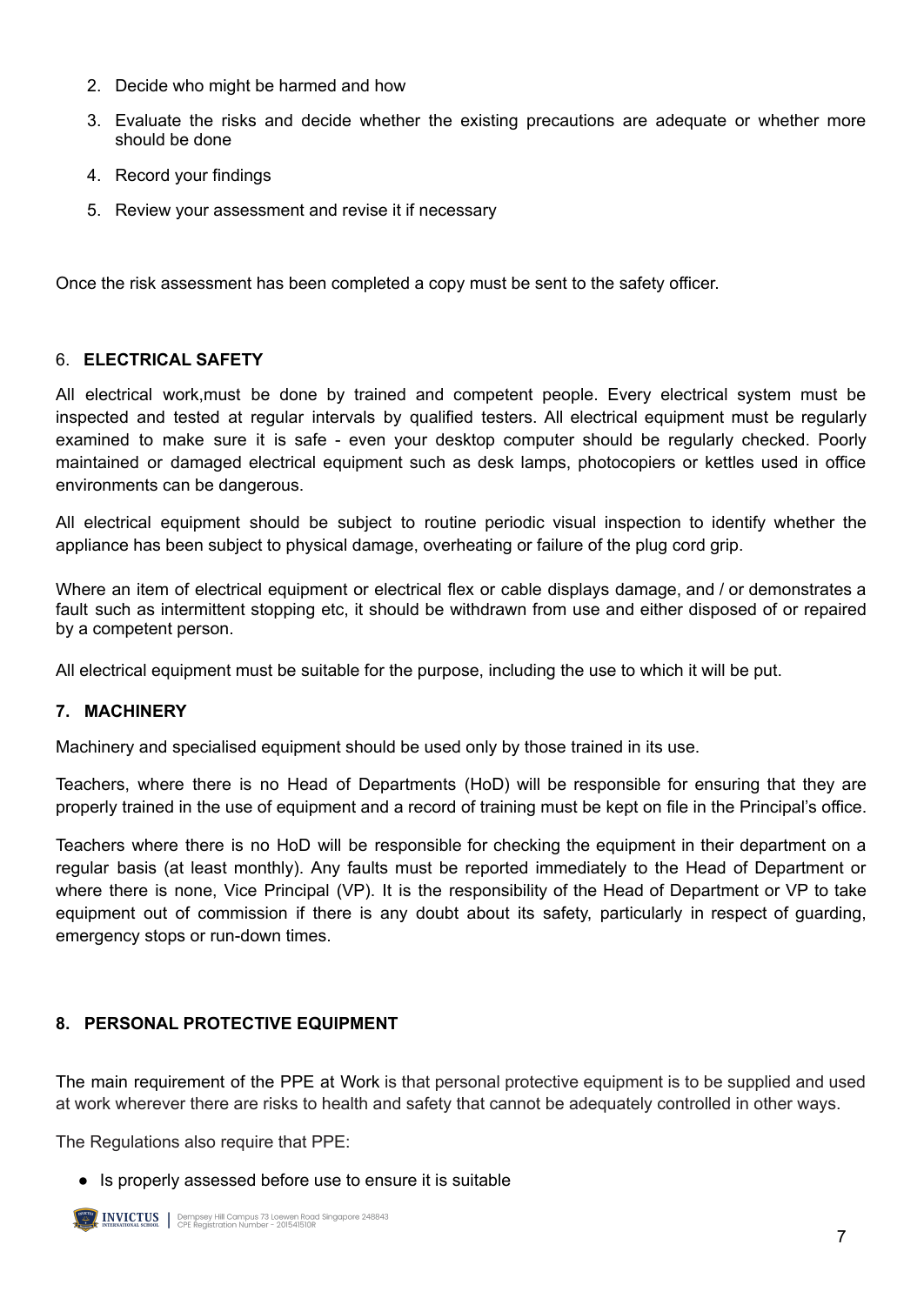- Is maintained and stored properly
- Is provided with instructions on how to use it safely; and
- Is used correctly by employees.

#### **The hazards and types of PPE**

PPE is required for all work done on site and for classes that require protection (Science, Design Technology etc)

#### **Eyes**

Hazards: chemical or metal splash, dust, projectiles, gas and vapour.

Options: safety spectacles, goggles, face-shields, visors.

#### **Head**

Hazards: impact from falling or flying objects, risk of head bumping, hair entanglement.

Options: a range of helmets and bump caps.

#### **Breathing**

Hazards: dust, vapour, gas, oxygen-deficient atmospheres.

Options: disposable filtering face-piece or respirator, half- or full-face respirators, air-fed helmets, breathing apparatus.

#### **Protecting the body**

Hazards: temperature extremes, adverse weather, chemical or metal splash, spray from pressure leaks or spray guns, impact or penetration, contaminated dust, excessive wear or entanglement of own clothing.

Options: conventional or disposable overalls, boiler suits, specialist protective clothing, eg chain-mail aprons, high-visibility clothing.

#### **Hands and arms**

Hazards: abrasion, temperature extremes, cuts and punctures, impact, chemicals, electric shock, skin infection, disease or contamination.

Options: gloves, gauntlets, mitts, wrist-cuffs, armlets.

#### **Feet and legs**

Hazards: wet, electrostatic build-up, slipping, cuts and punctures, falling objects, metal and chemical splash, abrasion.

Options: safety boots and shoes with protective toe caps and penetration-resistant mid-sole, gaiters, leggings.

#### **Training**

Make sure anyone using PPE is aware of why it is needed, when it is to be used, repaired or replaced and its limitations.

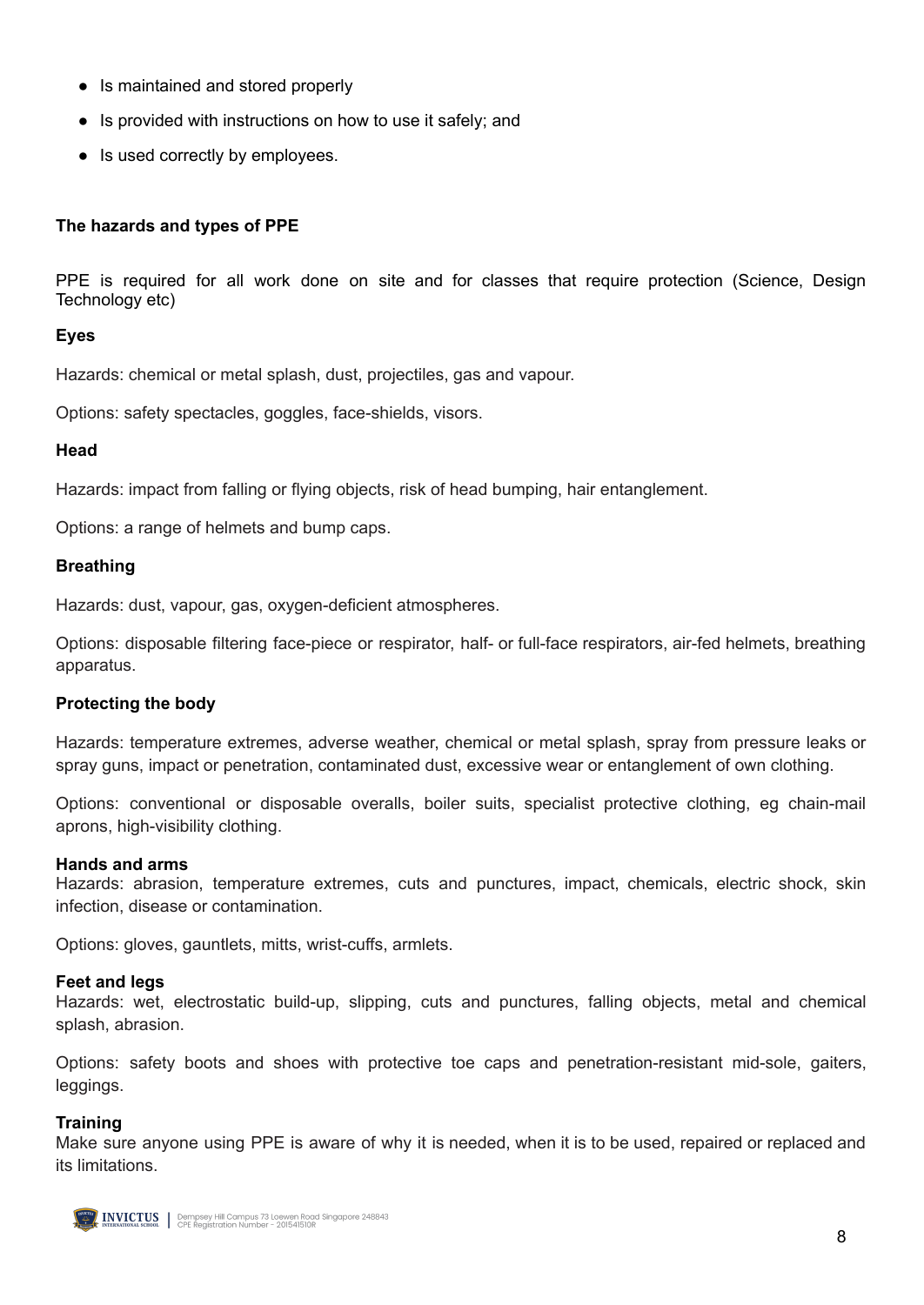Train and instruct people how to use it properly and make sure they are doing this.

Because PPE is the last resort after other methods of protection have been considered, it is important that users wear it all the time they are exposed to the risk. Never allow exemptions for those jobs which take 'just a few minutes'.

Check regularly that PPE is being used and investigate fully any reasons why it is not. Safety signs can be useful reminders to wear PPE especially in classrooms where appropriate.

#### **Maintenance**

Make sure equipment is:

- well looked after and properly stored when it is not being used, for example ina dry, clean cupboard, or in the case of smaller items, such as eye protection,in a box or case;
- kept clean and in good repair follow the manufacturer's maintenance schedule (including recommended replacement periods and shelf lives).
- Simple maintenance can be carried out by the trained wearer, but more intricate repairs should only be done by specialists.
- Make sure suitable replacement PPE is always readily available fire precautions.

#### **First day induction**

The Principal must ensure that new full or part time employees and temporary staff are immediately made aware of the School's health and safety policy and safety procedures.

#### **9. SMOKING POLICY**

Invictus International School is a non-smoking site.

Any staff member needing to smoke must obtain permission from the Principal and if allowed must go outside and away from the School premises.

Smoking is not permitted in school vehicles.

#### **Visitors and Temporary Staff**

There must be Adequate signage, clearly visible and that the Main College Receptionist/Person greeting will inform all visitors of the No Smoking Policy. The Principal will monitor the school signage.

#### **Recruitment Procedures**

On appointment, all new staff members will be briefed about this policy.

## **PROVISIONS INVOLVING THIRD PARTIES**

#### **VISITORS & SECURITY**

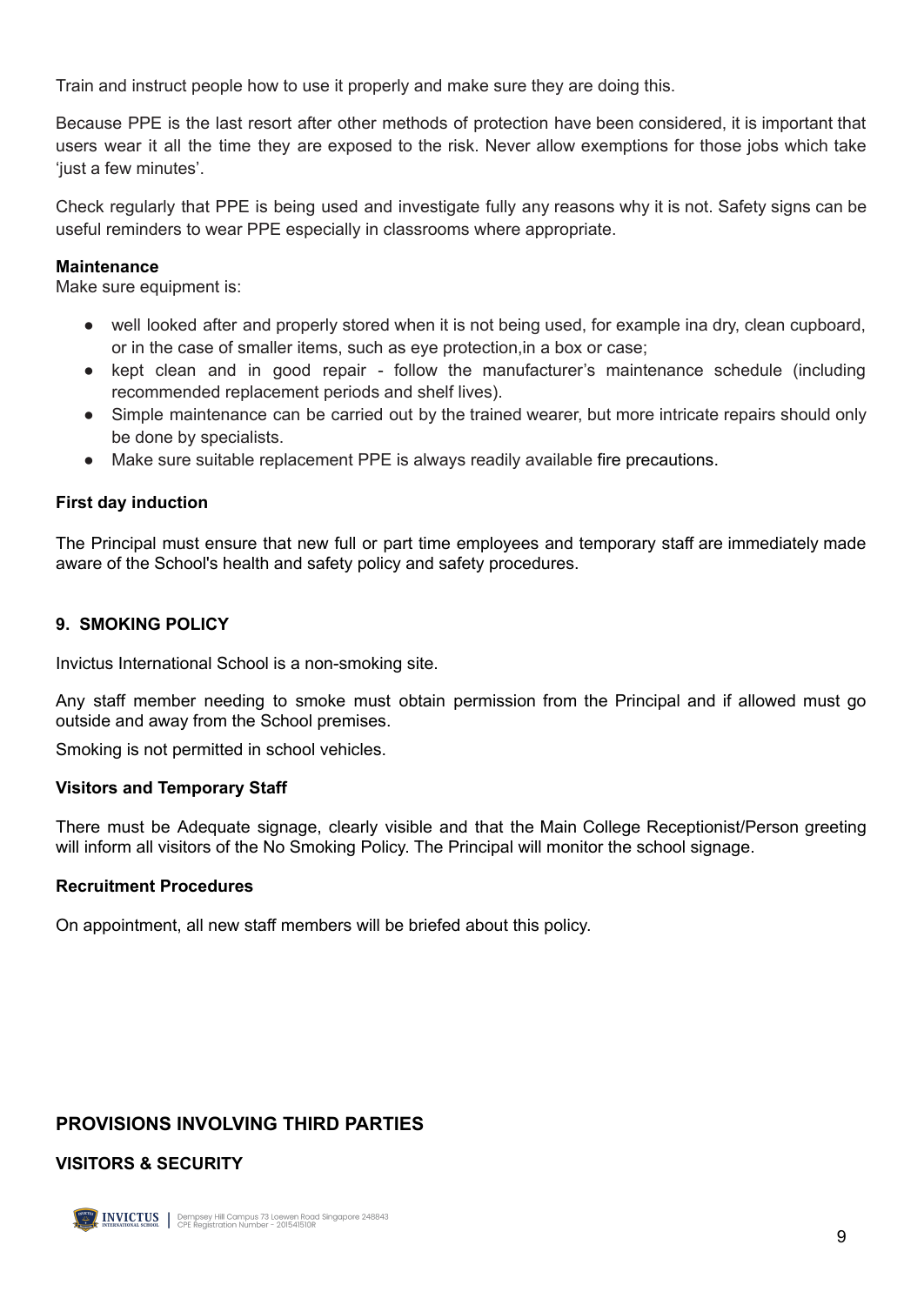Visitor's, contractors when visiting Invictus becomes our legal responsibility.

We are obliged to ensure their welfare and Health and safety, and ensure they conduct themselves in a professional manner and adhere to Invictus International School rules and standards.

#### **departure from the school.**

#### **SECURITY**

In the interests of security, employees must carry their identity card whilst in School and produce it on request. You must not remove any School documents from the site or take any photographs without due permission. The School reserves the right to search the outer clothing, bags, lockers and vehicles etc of employee's whist on site. The employee may have a colleague in attendance on such rare occasions. Failure to give such permission may result in disciplinary action.

#### **Intruders / Suspicious Behaviour of Visitors**

#### **Action:**

Under no circumstances should force be used to evict unwelcome visitors / intruders.

- If a stranger is sighted acting suspiciously, the matter should be reported to the school office immediately.
- Challenge the visitor by asking for their reason for being on the premises and identification if appropriate. Ask them to report to the Main reception.
- The main reception will phone the Police if appropriate.
- Do not take any risks if you are threatened leave the situation and call for help.

#### **RECREATIONAL AREAS**

#### **Basic Requirements**

All facilities will be properly maintained and kept in good condition.\* All apparatus and equipment will be inspected on a regular basis. A log of such inspections will be kept at the School Reception, available on request.

\*In some cases this will be the responsibility of the provider if not on a school site.

#### **Procedures**

A risk assessment on the use and supervision of each piece of apparatus/equipment will be drawn up. The control procedures for said equipment will be adhered to at all times.

Students will be reminded that while using the facility they should respect the needs of others.

Students will be alerted to the need to recognise faulty equipment and report it immediately.

Skate boards, roller blades and similar equipment may be used only with the principal's approval and only if approved protective clothing is being worn.

#### **PERFORMANCES AND EVENTS**

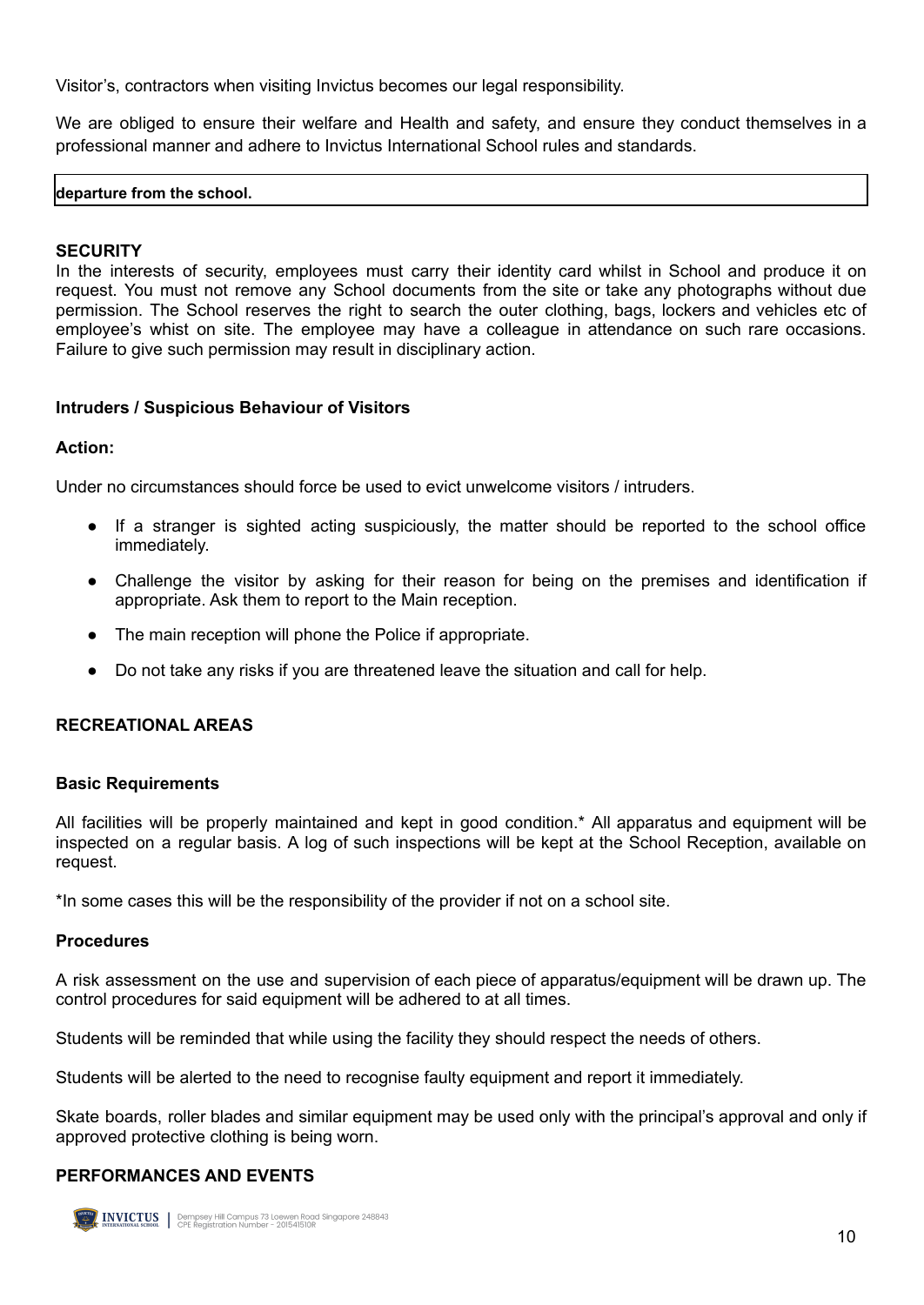For certain events and activities involving members of the public the School will ensure that they are briefed on relevant emergency procedures prior to the commencement of the event by the person holding the event. It is that person's responsibility to be aware of emergency procedures.

## **INFORMATION REGARDING HEALTH & SAFETY**

#### **1. ARRANGEMENTS FOR MONITORING & REVIEWING**

(THE HEALTH & SAFETY POLICY STATEMENT)

The Principal will review the Health & Safety Policy Statement and the arrangements for the Health & Safety on an annual basis or more frequently should the need arise.

Particular attention will be given to:

- **The Policy Statement**
- **Organisation**
- **Training & Competency**
- Safe Systems of Work
- Safe Place to Work
- School trips and Transport
- **Internal Communications**
- Emergency Procedures, fire, flood, gas leaks, bomb alerts etc.
- **Medical Facilities & Welfare**
- Records and Monitoring of the Workplace
- Any other as deemed necessary in the light of changing conditions and legislation.

Following the review the policy statement will be signed and dated by the Headteacher, Board member or other designate.

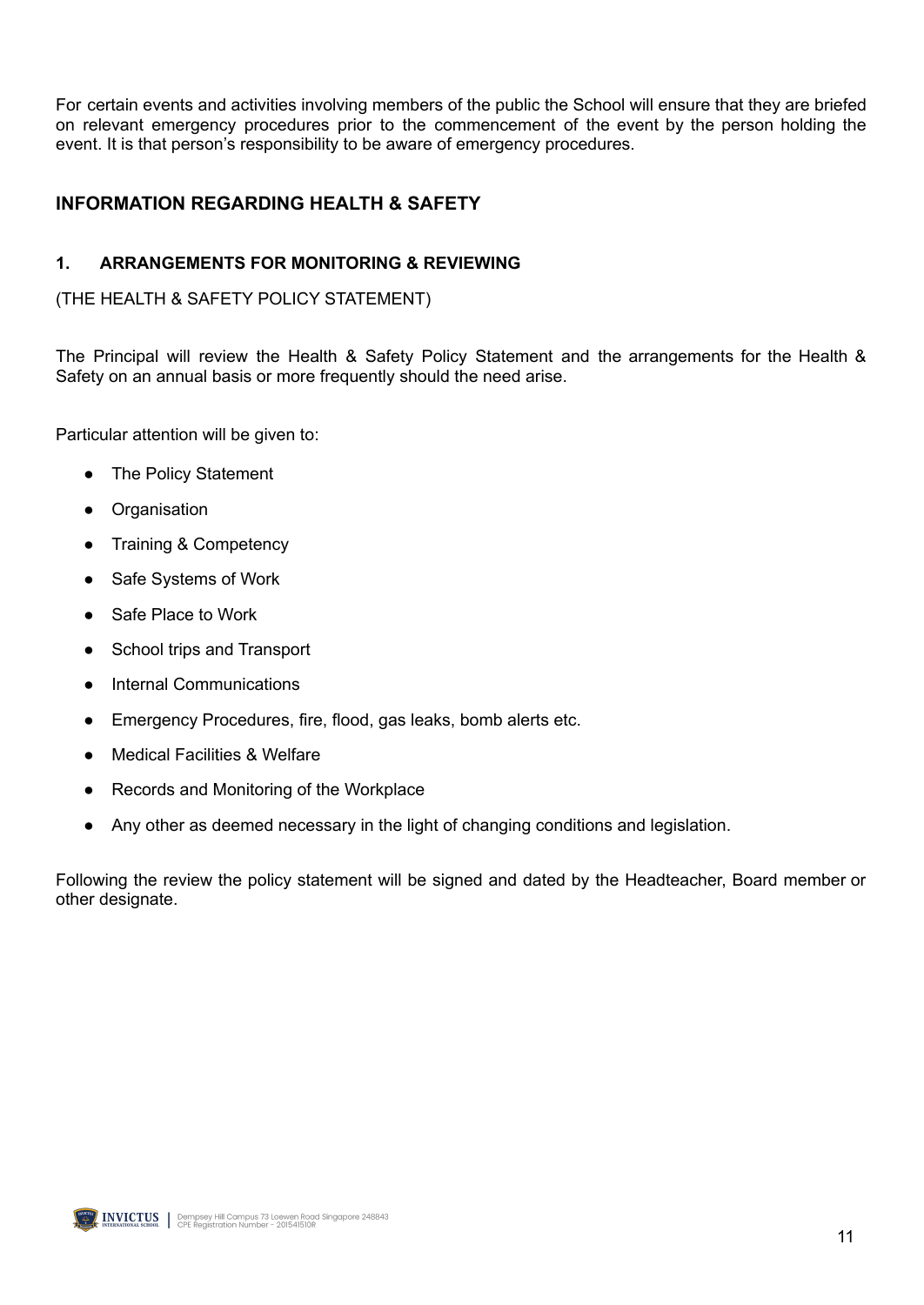## **APPENDIX**

#### **EVACUATION PROCEDURES**

Each Invictus International School site has specific evacuation procedures clearly displayed but in general they are:

- a) On hearing the fire alarm evacuate the premises.
- b) For local fire emergency (i.e. within the school premises only), the school will invoke its fire emergency protocol to evacuate all school personnel and also to inform the landlord, as well as to contact the SCDF.
- c) If the fire emergency is not local (i.e. in other parts of the building), the landlord shall invoke its fire emergency protocol which includes sounding off all fire alarms in the building, contacting each tenant to evacuate immediately, as well as to contact the SCDF.
- d) Inform Fire Service when alarms operating or if known confirm a Fire.
- e) Senior Person to take roll call.
- f) If false alarm, state false alarm
- g) Assist fire service on arrival with information
- h) On completion of a false alarm or fire silence and reset the fire alarm system. Enter details on fire alarm activation sheet.

#### **1. BOMB THREATS**

May occur in two ways:

- a) Telephone call advising the School of a bomb planted on site, or
- b) Location of an unidentified package.
- c) Action
- d) Inform the Principal and start the evacuation of the premises concerned by operating the fire alarm system by breaking a break glass box.
- e) Summon the help of the emergency services.
- f) Move Staff and Students away from the building involved, to a safe area and distance.

Each school may also have other specific procedures that may include, **Safe haven, Flooding**, and other natural disasters deepening on location.

#### **HAZE**

The school complies with standing orders as provided by the Ministry of Education pote dhere:

<https://www.moe.gov.sg/haze-management-measures>

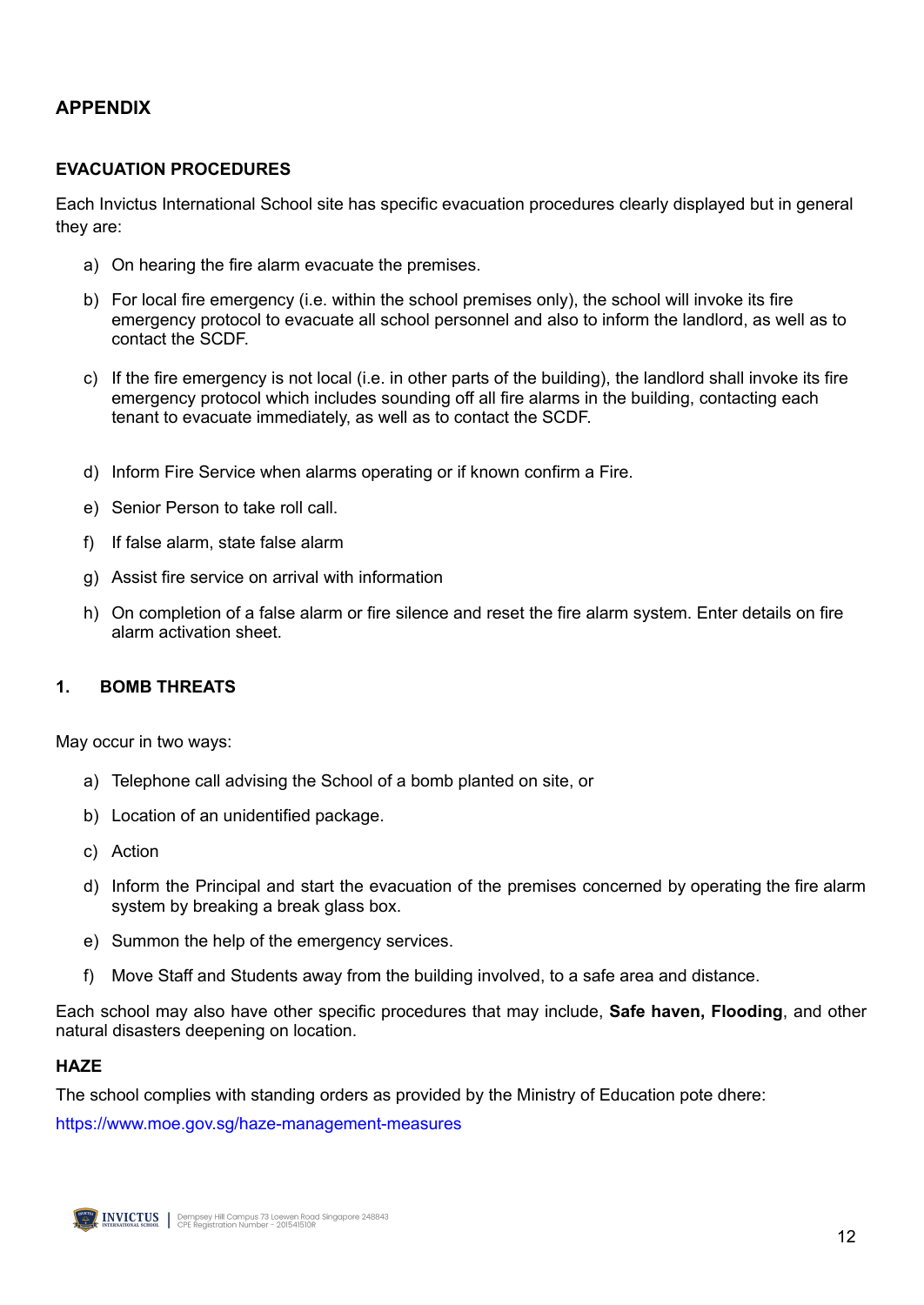### **SCHOOL CLOSURE**

Can be temporary or permanent and could occur for the following reasons:

- a) Fire, Explosion, Hazardous substance spill, damage to property.
- b) An incident resulting in or with the potential fatality or major injuries
- c) Terrorism attack or major demonstrations/civil disturbances that disrupt SIM's regular operation
- d) Infectious disease outbreak
- e) Flood and/or other neighbourhood risks
- f) Other events and situations that may cause denial of access to primary operating site and that may warrant the invocation of the emergency plan.
- g)

## **2. EMERGENCY CONTACT NUMBERS (Internal/External)**

#### **Dempsey Campus**

| S No           | <b>Staff Name</b>                        | Phone number |
|----------------|------------------------------------------|--------------|
| $\overline{1}$ | <b>Tina Cooper</b>                       | 8755 0058    |
| $\overline{2}$ | Ambulance (Emergency)                    | 995          |
| $\overline{3}$ | Ambulance (Non-emergency)                | 1777         |
| $\overline{4}$ | Fire Marshall/PE Teacher - Mr<br>Vincent | 9144-8164    |
| 6              | Dawson Medical Clinic                    | 6250-2022    |
| 7.             | <b>Gleneagles Hospital</b>               | 6473-7222    |
|                | Alexandra Hospital                       | 6472-2000    |

Dawson Medical Clinic: 85 Dawson Rd, #01-05, Singapore 141085 Gleneagles Hospital: 6A Napier Rd, Singapore 258500 Alexandra Hospital : 378 Alexandra Rd, Singapore 159964

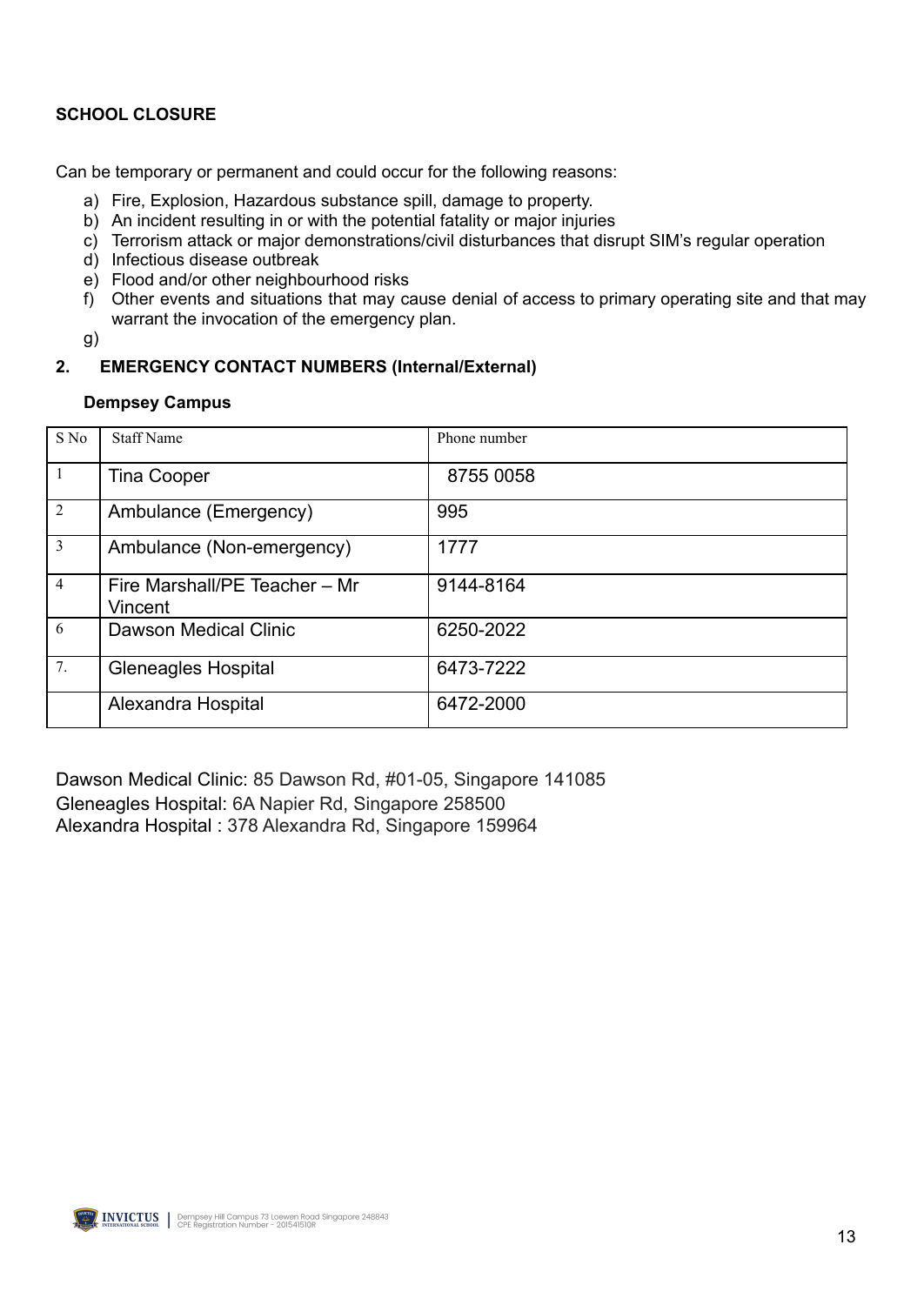## **Centrium Campus**

| S/No | Fire Safety Officer                       | 8126 4246                  |               |
|------|-------------------------------------------|----------------------------|---------------|
| 1    | Fire Emergency and Ambulance Hotline      | 995                        |               |
| 2    | Police Hotline                            | 999                        |               |
| 3    | <b>Building Fire Control Centre (FCC)</b> | 6493 0345                  |               |
| 4    | <b>Building Managing Agent</b>            | 6493 0340                  |               |
| 5    | Nearest Neighbourhood Police Post         | Clementi Police            | 1800 775 9999 |
|      |                                           | Division                   |               |
| 6    | Nearest Hospital/Clinic                   | Ng Teng Fong               | 6716 2000     |
|      |                                           | Hospital                   |               |
|      |                                           | <b>National University</b> | 6779 5555     |
|      |                                           | Hospital                   |               |
|      |                                           | KK Women's and             |               |
|      |                                           | Children's Hospital        | 6225 5554     |
|      |                                           | (KKH)                      |               |
|      |                                           | My Clinic                  | 66108335      |

# **EMERGENCY COMMUNICATION**

| <b>Steps</b> | <b>Actions</b>                                                                      |  |
|--------------|-------------------------------------------------------------------------------------|--|
| 1.           | Call 995 for emergency and 1777 for non-emergency                                   |  |
| 2.           | The following information should be provided to the dispatcher:                     |  |
|              | a) Your name                                                                        |  |
|              | b) Exact location where injury occurred and where you will meet them                |  |
|              | c) The number you are calling from                                                  |  |
|              | d) Number of injured students                                                       |  |
|              | e) The condition of the student(s)                                                  |  |
|              | f) The care being provided                                                          |  |
|              | g) Hang up the phone only after the dispatcher has hung up                          |  |
| 3.           | As EMS is being dispatched, make sure you designate someone to retrieve any         |  |
|              | required emergency equipment.                                                       |  |
| 4.           | Have the individual serve as crowd control and keep other students away from        |  |
|              | victim.                                                                             |  |
| 5.           | Inform the parent of the incident.                                                  |  |
| 6.           | Send someone to meet the ambulance at the designated spot.                          |  |
| 7.           | The teacher will accompany the injured athlete to the hospital.                     |  |
| 8.           | Teacher or Receptionist is to update the parent (based on the organisation's        |  |
|              | guidelines) on the location of the hospital as well as the medical condition of the |  |
|              | student.                                                                            |  |

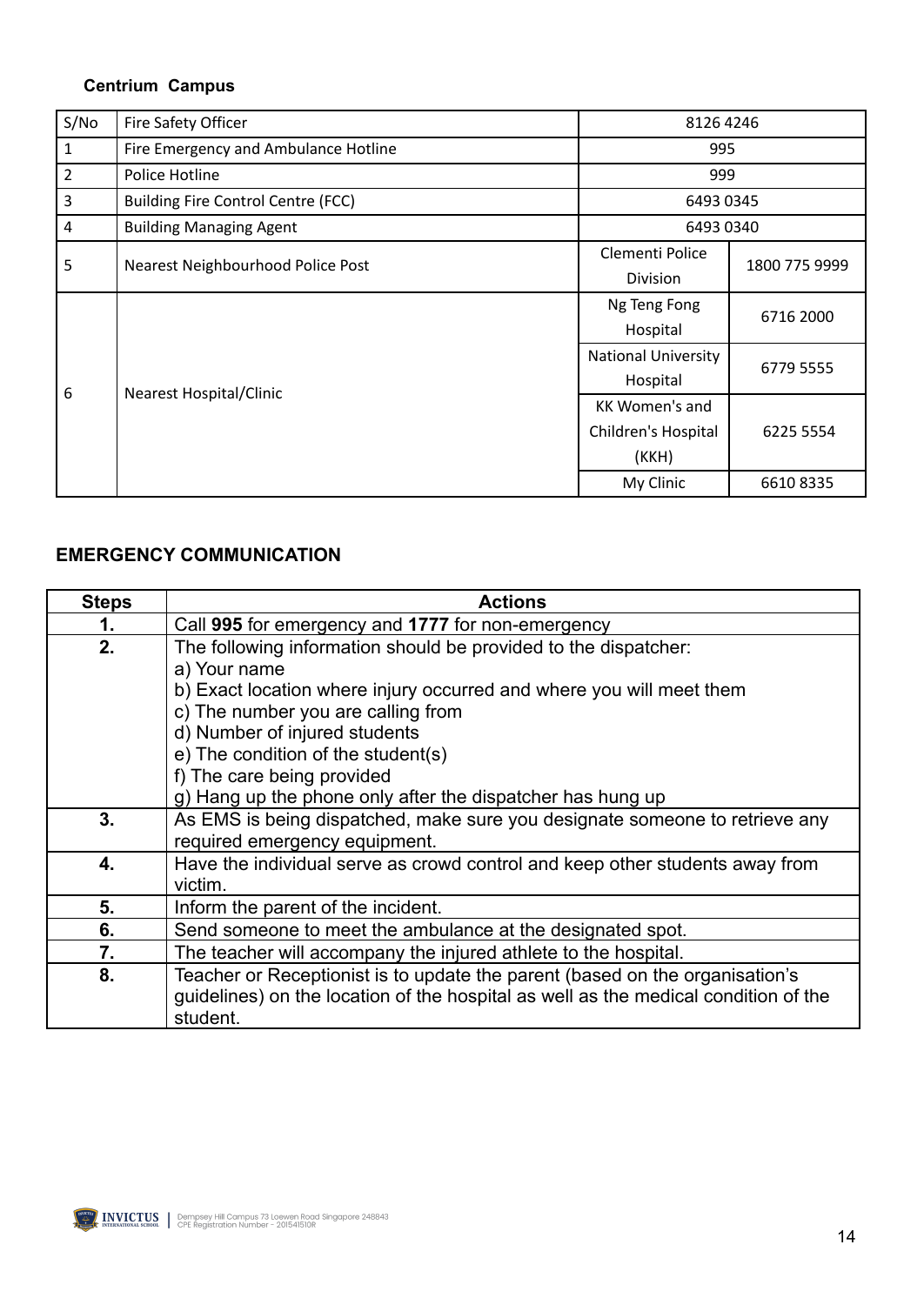#### **RISK ASSESSMENT PROCEDURE**